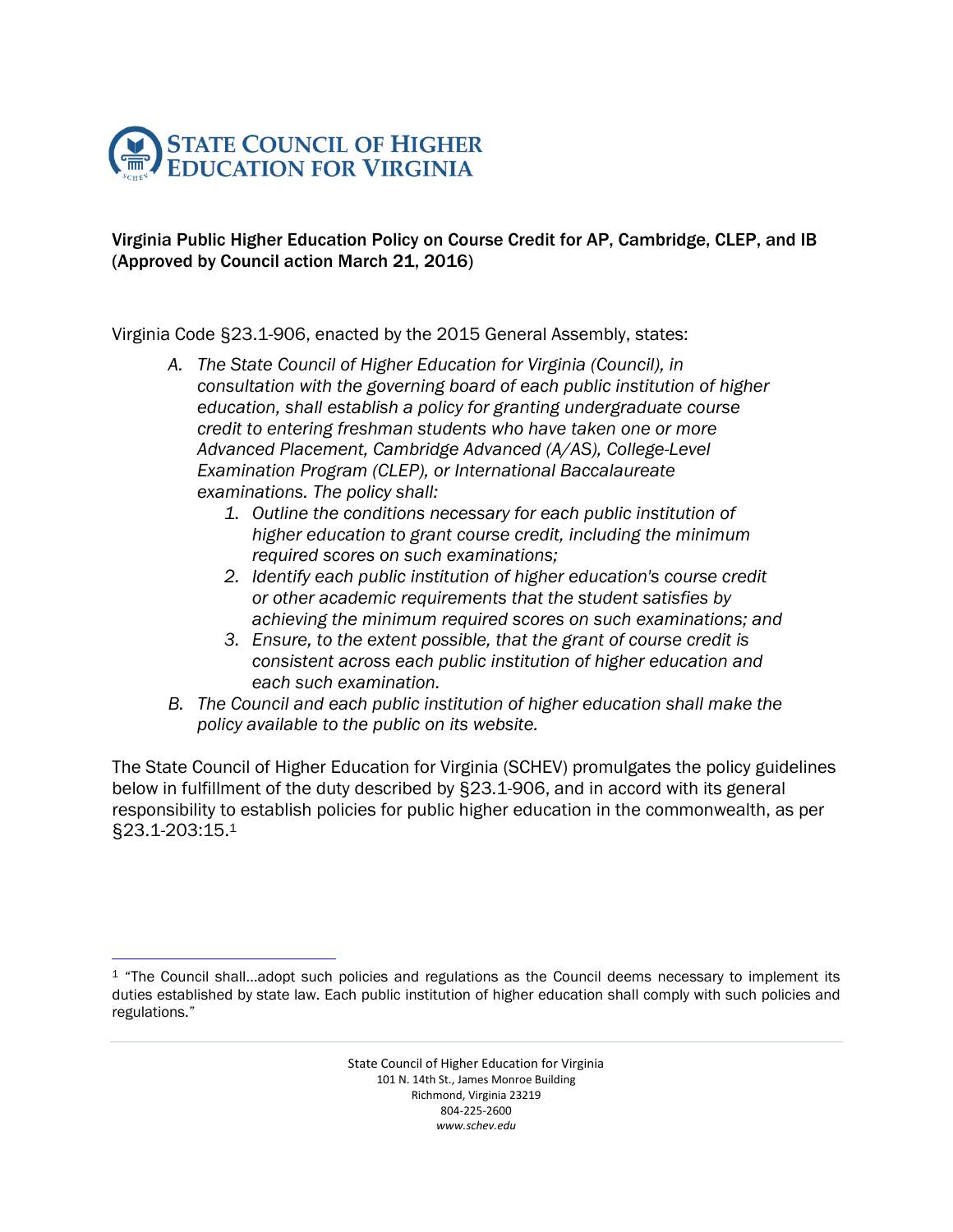## **Prologue**

The purpose of the *Virginia Public Higher Education Policy on Course Credit for AP, Cambridge, CLEP, and IB* (the Policy) is to facilitate consistency, to the extent possible, across institutions in credit granting policies related to the referenced assessments. In keeping with priorities of the General Assembly, Governor, and Council, this Policy intends to

- maximize students' ability to earn college credit consistent with institutions' academic standards;
- enhance transparency for Virginia students seeking course credit for prior learning;
- contribute to lower costs for Virginia families by enhancing students' ability to complete a degree in a timely manner;
- improve the college transfer environment; and
- support quality of undergraduate education at Virginia public institutions.

## **Guidelines**

- Each public institution of higher education shall approve a policy or policies governing the granting of course credit to entering first year students according to their performance on the following assessments:
	- Advanced Placement
	- Cambridge Advanced (A/AS)
	- College-Level Examination Program (CLEP)
	- International Baccalaureate

Institutional policies shall conform to parameters delineated under section II below.

- Parameters of Institutional Review and Policy-Setting
	- A. Each institution shall review AP, Cambridge, CLEP, and IB exams in comparison to its course offerings and curricular requirements to determine the proper grant of credit for each level of performance at or above the minima specified:
		- 1. (3) or higher on an Advanced Placement examination
		- 2. (4) or higher on a higher level International Baccalaureate examination
		- 3. (5) or higher on a standard level International Baccalaureate examination
		- 4. (50) or higher on a CLEP examination
		- 5. (C) or higher on a Cambridge Advanced examination (A/AS)
	- B. Institutional policies shall grant the maximum credit for each level of performance on each assessment consistent with the faculty's review of the content of the assessment and its alignment with the following criteria:

State Council of Higher Education for Virginia 101 N. 14th St., James Monroe Building Richmond, Virginia 23219 804-225-2600 *www.schev.edu*